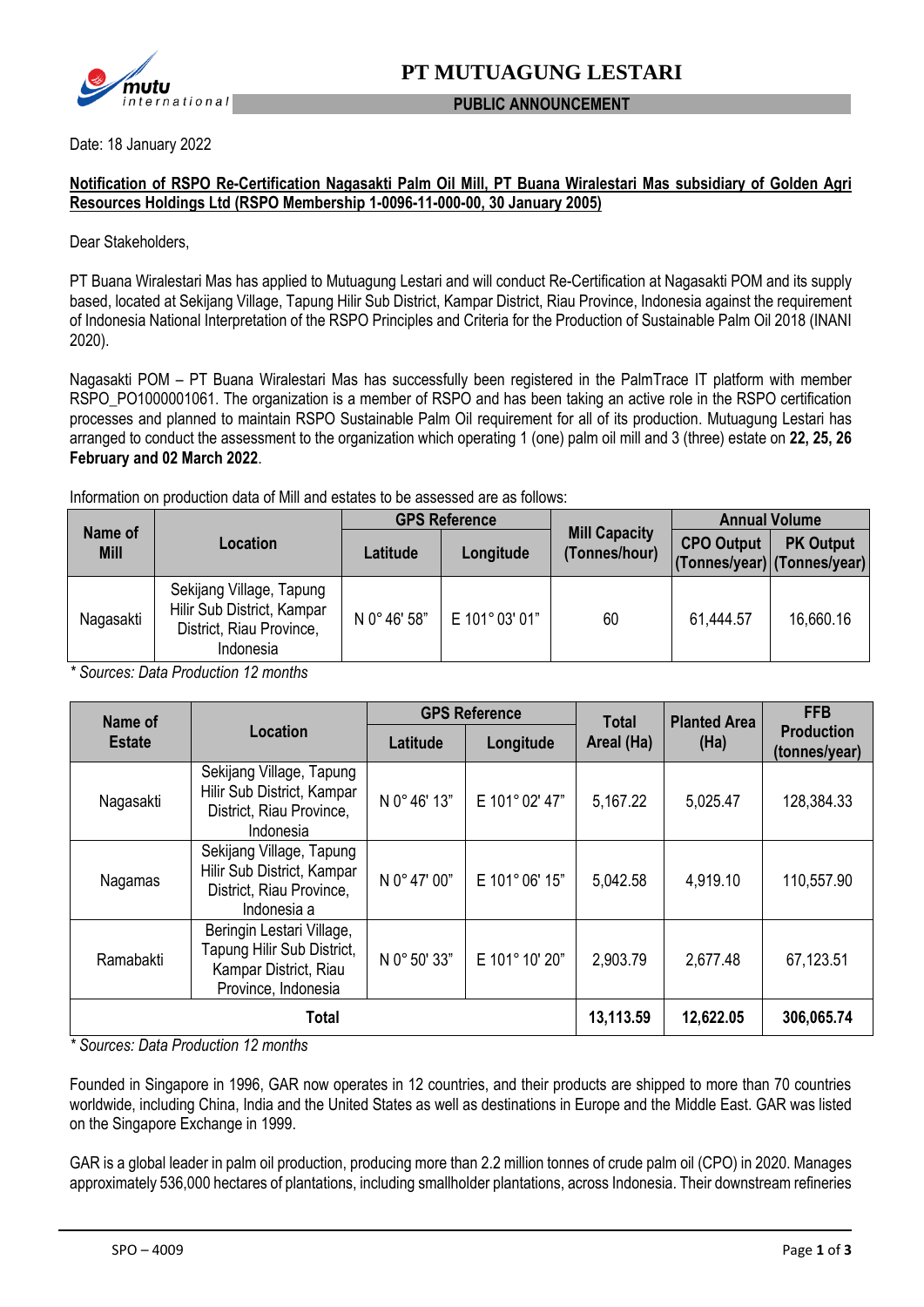# **PT MUTUAGUNG LESTARI**



### **PUBLIC ANNOUNCEMENT**

and specialty products produce high quality products for the global agronomic, food, oleochemical and bioenergy markets. GAR has also launched a sugar storage and distribution business to enhance the company's shipping and logistics capabilities.

With large palm oil production comes great corporate social responsibility. GAR is on track to achieve its target of becoming 100 percent Traceable to Plantation (TTP) by achieving full TTP for 90% of its palm oil supply chain by the end of 2020. GAR is RSPO certified. 100 percent of their plantations have social and community development programs. They have also set aside 72,000 hectares for conservation.

PT Buana Wiralestari Mas has not developed any new areas since 2005. The last land clearing was carried out in 2002, so the management unit has no obligations regarding the RaCP procedure.

PT Mutuagung Lestari, is also known Mutu Certification International (MUTU), and has started as inspection, laboratory, and Certification body since 1990. As a private national company and supported with highly committed professionals, MUTU has gained recognition nationally and internationally. Since June 2003, MUTU has received recognition from the Ministry of Agriculture, Forestry, and Fishery of Japan (MAFF) as registered overseas certification body (ROCB). MUTU certify and mark products with Japan agriculture standard (JAS) covering Indonesia, Myanmar, Cambodia, Malaysia, Vietnam, Timor Leste, Philippines, Papua New Guinea and China. MUTU is the first ROCB in Asia. National Accreditation Committee has accredited MUTU as Quality Management System certification body (ISO 9001:2015) and Environmental Management System certification body (ISO 14001:2015). Indonesia Ecolabelling Institute (LEI) has also accredited MUTU as Sustainable Forest Management System certification body, Certification Body of Indonesian Sustainable Palm Oil (ISPO), Since March 2014, MUTU has been accredited by ASI (Accreditation Services International) as a RSPO certification body.

The auditor team for the certification assessment will be led of **Haikal Ramadhan Kharismansyah** and other team auditor from PT Mutuagung Lestari, consist of:

| <b>Audit Team</b>                | Role/ Area of<br><b>Requirement</b>                                         | <b>Qualification and Experience</b>                                                                                                                                                                                                                                                                                                                                                                                                                                                                                                                                                                                                                            |
|----------------------------------|-----------------------------------------------------------------------------|----------------------------------------------------------------------------------------------------------------------------------------------------------------------------------------------------------------------------------------------------------------------------------------------------------------------------------------------------------------------------------------------------------------------------------------------------------------------------------------------------------------------------------------------------------------------------------------------------------------------------------------------------------------|
| Haikal Ramadhan<br>Kharismansyah | Legal, Worker Welfare,<br>OHS, Time Bound Plan<br>and Partial Certification | Indonesian citizen, Bachelor of Agriculture department of plant and pest<br>disease (Agrotechnology). He has working experienced in an Oil Palm<br>Plantation Company in Indonesia. Training which had attended<br>including Basic Management Development Program Agronomy,<br>Integrated Urban Pest Management, Integrated Pest Management,<br>ISO 9001:2015, Auditor ISPO, RSPO Lead Auditor Training, SA 8000,<br>ISO 22000 awareness, RSPO SCCS. Has participated in audit<br>activities for the ISPO and RSPO scheme since 2017.                                                                                                                          |
| Bayu Yogatama                    | <b>Best Management</b><br>Practices, SCCS and<br>Social                     | Indonesian citizen. Bachelor of Forestry, Department of Forest<br>Conservation and Ecotourism, Bogor Agricultural<br>Resources<br>University. Has attended the ISO 9001: 2015 Quality Auditor / Lead<br>Auditor Course Quality Management System (QMS) course and ISO<br>19011: 2011 Guidelines for Auditing Management System, ISPO Lead<br>Training, RSPO Lead Training, Green Industry Lead Training, SA 8000,<br>IHT RSPO NPP, IHT RSPO RaCP, IHT ISO 17021, and IHT ISO<br>17065. Having experience working in plywood field as Inspector in<br>foreign private company. Has participated in audit activities for the<br>ISPO and RSPO scheme since 2018. |
| Arief Tajalli                    | Environmental, GHG &<br><b>HCV</b>                                          | Indonesian citizen, Bachelor of Forest Resources Conservation and<br>Ecotourism, Faculty of Forestry, Bogor Agricultural University. Has<br>been involved as a researcher at a wildlife laboratory, Faculty of<br>Forestry, IPB. The trainings that have been attended include training<br>for ISO 9001; 2008, ISO 14001; 2015, ISO 17021; 2015, ISO 17065,<br>ISO 19011, ISPO Auditor training, and participating in several IHT in<br>the field of environment, BMP, and so on. Has participated in several<br>audit activities related to the sustainable palm oil certification since<br>2020.                                                             |